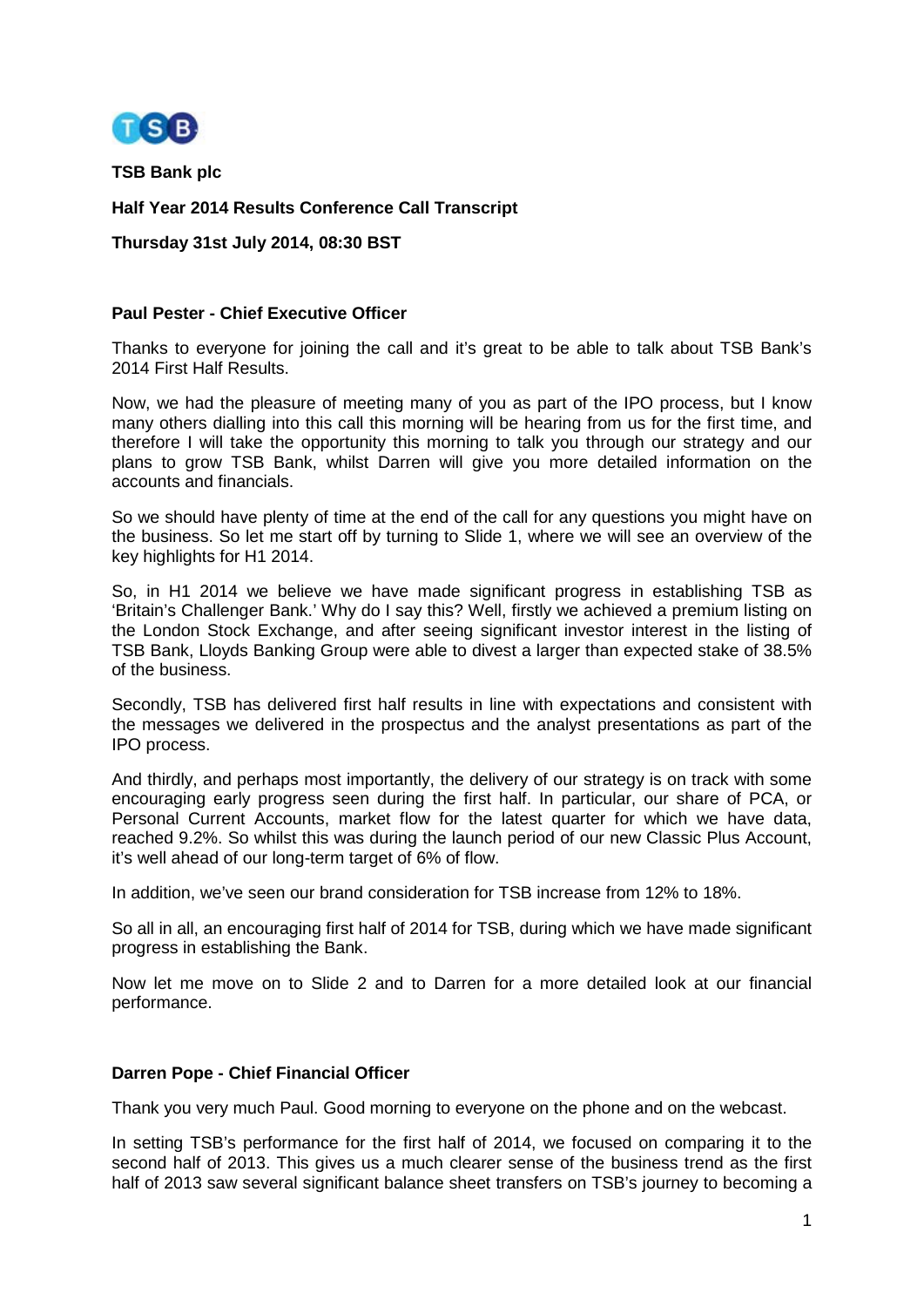standalone business, and these transfers do somewhat confuse the underlying trends. And even this comparison needs to be considered with some care.

So I'm going to take a little bit of time to remind you of some of the more significant developments in the first half of 2014 that have contributed to the shape of our half year financial results.

Firstly, on the  $1<sup>st</sup>$  January, we switched from operating within the Lloyds Banking Group shared service model to a transitional service agreement for the provision of IT and some other operational activities from Lloyds. These costs, combined with the additional costs of running a standalone business, impact on the absolute level, and indeed, the outlook for our cost base.

Secondly, with effect from 28<sup>th</sup> February, Lloyds provided TSB with the Mortgage Enhancement Portfolio, so that's a £3.4bn mortgage book designed to boost TSB's profitability by about £230m over approximately four years. The profitability of this portfolio is designed to enable further investment in our growth strategy than would otherwise be possible.

Thirdly, on 31<sup>st</sup> March, our colleagues, or 'Partners' as we now refer to them, transferred across to TSB from Lloyds. This transfer resulted in a below the line one-off gain of £63.7m, given our withdrawal from the LBG defined benefit pension schemes and the corresponding right-off of the residual on the balance sheet liability to those schemes. This of course has the impact of significantly enhancing our statutory profit for the period.

And then finally, on  $1<sup>st</sup>$  May, TSB issued £385m of Tier 2 sub debt, and on  $19<sup>th</sup>$  May we issued 445m ordinary shares for proceeds of £200m. Both of these capital issuances were wholly subscribed for by Lloyds Banking Group, and again, clearly had the impact of increasing the Group's capital ratios further, as well as slightly increasing the Group's interest expense.

So that's the important context, and let's now turn to the balance sheet on Slide 3.

The overall message for the balance sheet is that in the first six months of 2014 we grew deposits while Franchise lending balances continued, as expected, to reduce.

At a Group level - and you can see this midway down the table - customer lending balances grew by 11.9%, and that's mainly due to the purchase of that Mortgage Enhancement Portfolio. That portfolio reduced from £3.4bn, when we received it at the end of February, to £3.1bn at the end of June.

The portfolio remains on track to deliver that planned £730m of profit, including £30m of profit in 2017.

Just as a reminder to everyone, once that £230m of profit has been achieved, it will trigger Lloyds' ability to redeem the portfolio through a call option.

Okay, let's move up to the top of the balance sheet. You can see here that Franchise lending fell 3.6% with balances declining across all of the retail lending portfolios, but particularly, and as expected, in the Franchise Mortgage portfolio. The Franchise Mortgage portfolio fell by over £600m, and given our temporary inability to write new business in the mortgage intermediary market. We've got circa £7bn of mortgages that were originally written through the intermediary market and those continue to repay and refinance.

We also saw a small decrease in unsecured lending and that's largely reflecting some seasonal trends, with overdrafts and card balances tending to peak in December.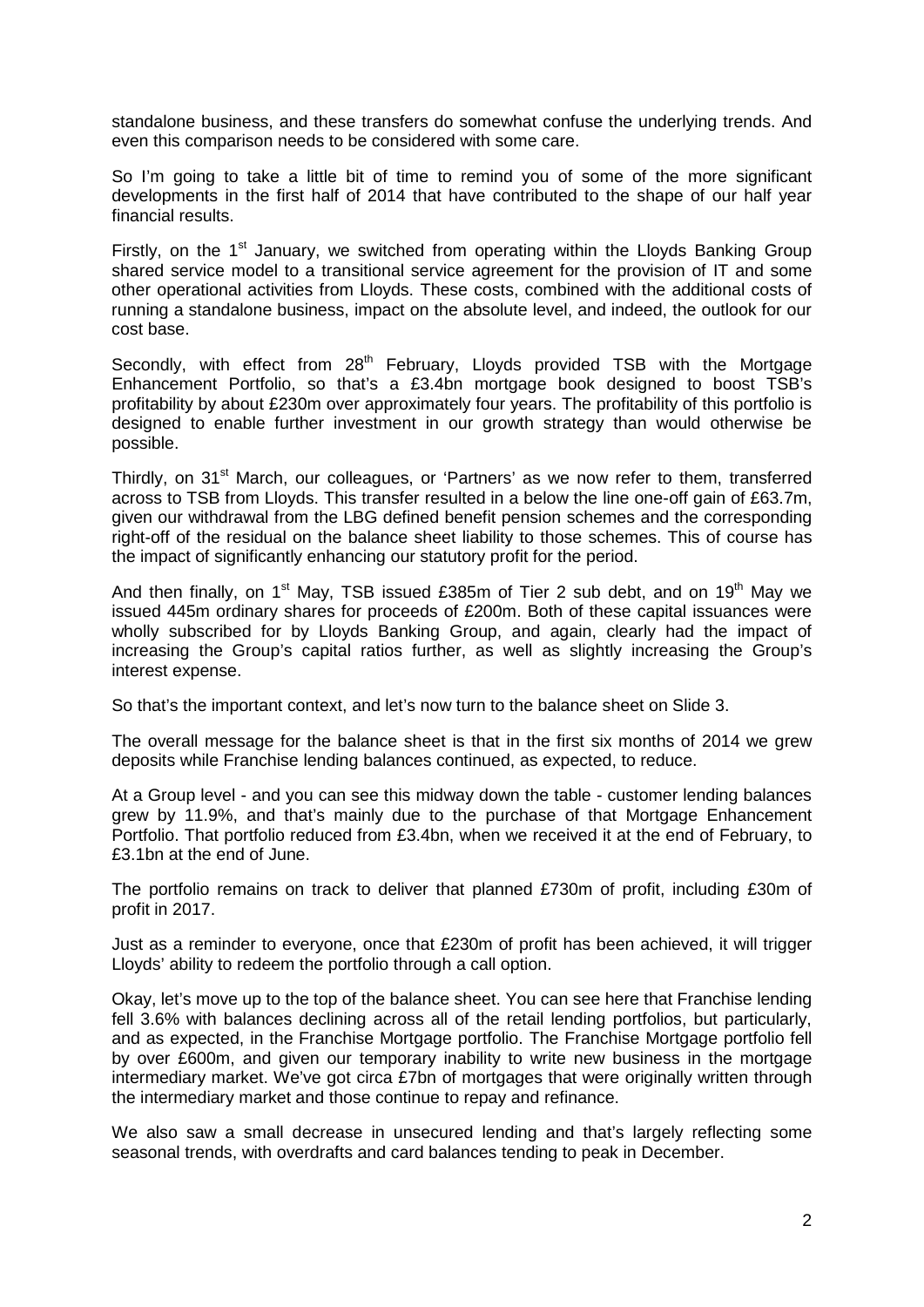Now to Business Banking lending, which is very small in absolute terms, so only about 1% of our customer lending, but it has reduced by 15.7%. This reduction primarily related to the planned repatriation back to Lloyds of customers who have got more complex banking requirements and those are no longer fully met by the TSB Business Banking proposition. This process is very nearly finished and it will be complete by the end of the year.

While Franchise lending continues to reduce, we grew deposits by 2.6% in the first half, and that's mainly through the very successful Classic Plus Current account launch that Paul described. This underlying customer growth will clearly support future asset growth, particularly unsecured asset growth.

So overall, those movements have helped strengthen our funding position, the Franchise loan to deposit ratio has reduced 5.2 percentage points to 81.8%, and the Group ratio remains below 100 at 94.9%.

Clearly, the business is well funded for future balance sheet growth.

If we turn to Slide 4 let's look at the capital position of the Group. And here you can see that the Group is also well capitalised to support that future growth.

In the first six months of the year, the Common Equity Tier One capital base of the business increased by £411m to £1.59bn. This was driven by the equity capital injection of £200m in May, over £100m of statutory profits generated in the period, and just less than £100m decrease in excess expected losses as our unsecured book moved onto a standardised basis from IRB on the listing.

At the same time as the capital base went up, the RWAs reduced by £547m. This reduction in RWAs reflected three factors.

Firstly, as we've already described, we had a lower franchise asset base.

Secondly, the impact of separating from Lloyds Banking Group. In 2013, risk weighted assets were calculated under Lloyds IRB approach for all asset classes. While TSB has achieved an IRB waiver, as a standalone business it's currently only moved its franchise mortgages on to this waiver, while unsecured assets have reverted to a standardised basis, but just for now. This has the impact of reducing RWAs.

And then finally, there's the offsetting impact of the Mortgage Enhancement coming on to the balance sheet. That's calculated on a standardised basis and reflects over £1bn of additional RWAs.

Clearly, if you combine the impact of higher capital resources and lower RWAs, we've seen Common Equity Tier One capital increase from 19% to 28.1%. However, if we assume that TSB had fully completed that transition to IRB across all of its Franchise asset classes, then we estimate that the pro-forma Capital Equity Tier One ratio would reduce down to about 18.2%, which, whilst significantly lower, still represents a very strong position for growth.

By way of addition, that pro-forma number has also been adjusted to represent operational risk weighted assets based on projected income levels rather than the lower historic average income levels that the capital is currently calculated on.

So that's the balance sheet and the capital. Let's move to the Earnings Performance on Slide 5.

Franchise management profit reduced, as expected, and statuary profit increased, and largely as a result of the one-off pension gain.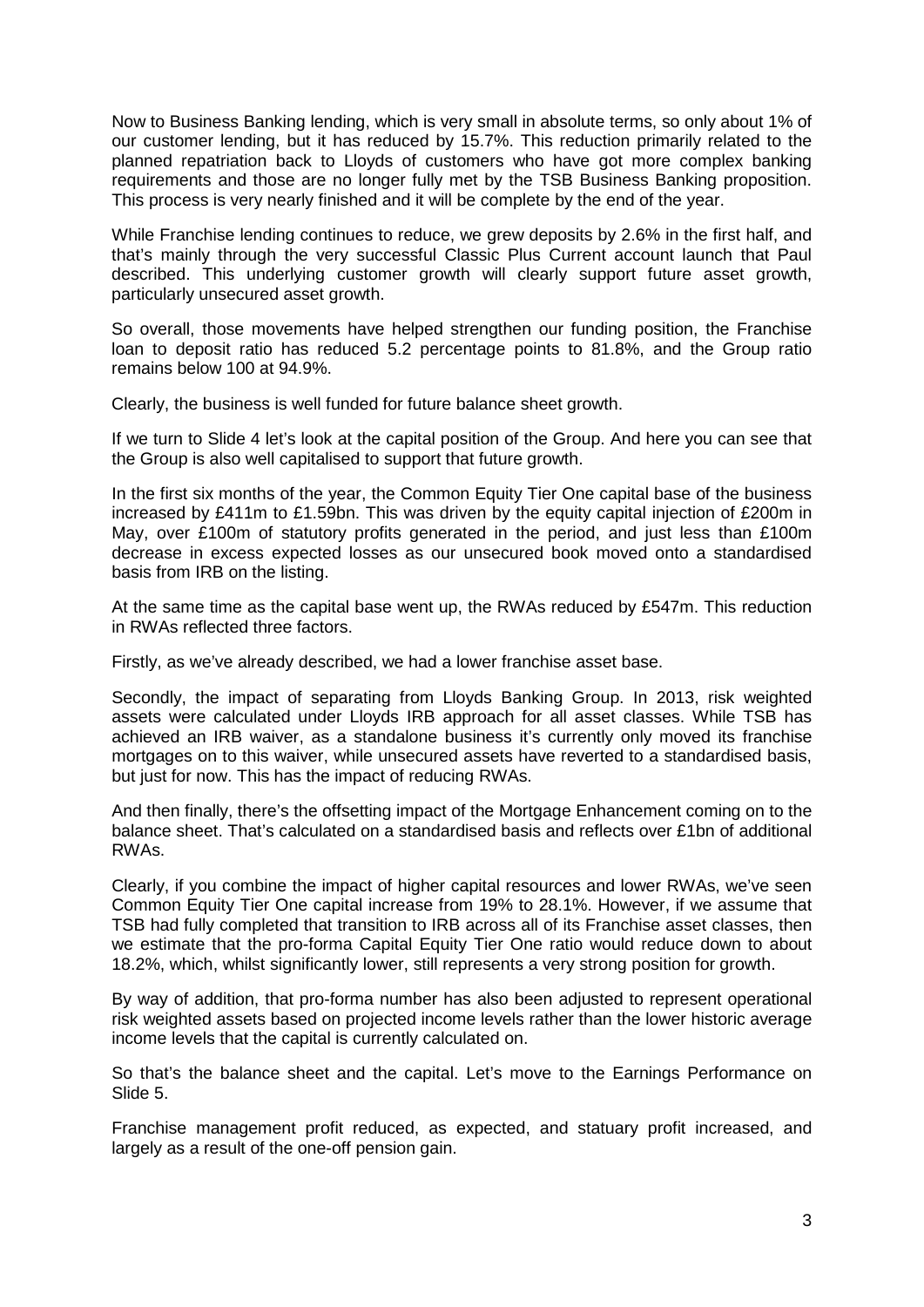Franchise income increased 2.2%, and that's driven primarily by lower deposit costs as we continue to benefit from the full year impact of the market-wide re-pricing trends that were seen in 2013.

At the same time, our cost base increased by 23% as we continued to develop our standalone operations. Now this cost base is going to build and that build will continue into the second half of 2014 as our planned investment spend of about £50m per annum will be much more heavily skewed to the second half, having spent only £10m of that £50m in the first half.

In addition to the investment spend; we continue to recruit, particularly to build our intermediary mortgage capability, which, as you will know, comes on stream in Q1 2015.

I'm going to expand on our specific expectations for 2014 costs in a moment.

Impairment was 10.1% lower, reflecting lower levels of underlying arrears and the impact of the improving economic environment.

These factors combined reduced Franchise management profit by 50% in the first half, which once again is very much in line with our expectations.

In its first four months on the TSB balance sheet, the Mortgage Enhancement delivered £31.6m of management profit to the Group, which is about 40% of the total management profit for the period.

At a statutory level, profit before tax was higher at £128.5m, compared to £48.7m for the second half of 2013 as we benefited from the one-off gain of £64m on that withdrawal from the defined benefit pension schemes.

In addition to that gain, we've also established hedge accounting relationships at the beginning of the year which reduced the volatility across the majority of the derivatives that make up our structural hedge portfolio. Prior to this, we didn't designate any of the derivatives in hedge relationships, and as a result you can see that £39m accounting volatility loss in the second half of 2013.

Now let's focus in a little bit more on income on Slide 6.

We've already noted Franchise income was up 2.2%, and this increase was driven by Franchise net interest income rising by 3.3% to £356.5m, and that again is primarily on the back of 2013's deposit re-pricing impact.

Other income for the Franchise business has reduced by 3.1% to £74.5m. Now that decline was primarily due to the ongoing reduction in income from the added value accounts, which is part of our current account proposition, and that product is not currently available for sale in the branch network.

With respect to NIM, the banking margin increased to 3.62%, which is in line with both the Q1 pro-forma that was shown in the prospectus and indeed consistent with guidance that it will remain broadly stable through 2014.

Just touching on that NIM increase, the increase in '14 has been driven by the positive effects of the deposit re-pricing, and to a lesser extent by the declining mortgage book. This has more than offset the greater than anticipated balances that we've seen on the Classic Plus account, and the increased competitive pressure we're seeing in the unsecured market.

At Group level, income increased by 9.8% to £463.2m, and again that's primarily as result of the purchase of the Mortgage Enhancement which contributed almost 80% of the total Group Management income growth.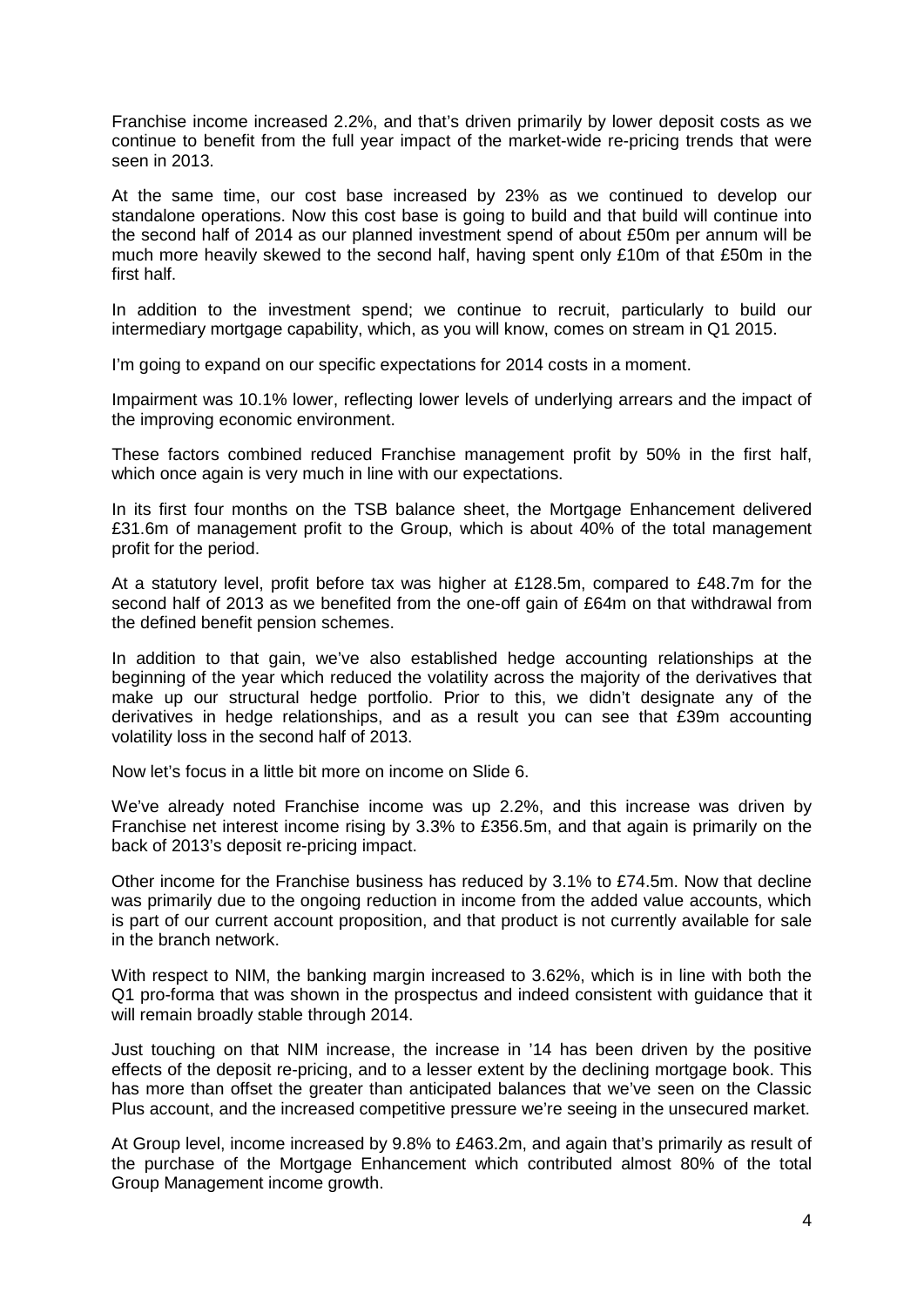I talked very briefly about the improvement in impairment, let's move to Slide 7 and look at impairment in a little bit more detail.

You can see here that asset quality for the Group improved in the first half of 2014, and that reflects the sustained improvement in the UK economic environment as well as the Group's strong control of credit risk. The impairment charge for the first half of 2014 was 9.1% lower at £51.1m. Franchise impairment was 10.1% lower at £50.5m. Now this included a net recovery, as you can see, of £0.6m there at the top of the slide on the Franchise mortgage book, and that's just due to the favourable economic conditions, and in particular rising house prices, being applied to a very high quality book.

Unsecured impairment charge increased marginally to £48.2m, and that's a combination of the benefit of the improving economy being offset by increased provision rates that we're applying while TSB embeds its own recoveries function, which has now been built.

The business banking impairment was 34% lower and that's driven by the lower balances that we described earlier.

Overall the asset quality ratio for the group is 47bps compared with 57bps for the second half of 2013.

Impaired loans have reduced now to only 1% of gross lending and our coverage ratios have just increased modestly to 41.6%.

So drawing all of those messages together what does it tell us about our expectations for the rest of 2014?

On slide 8 you can see that we very much expect the key trends in the first half to continue for the remainder of the year and as guided in the prospectus.

We expect to see costs continue to rise as we build the corporate core and intermediary mortgage channel and invest in enhancing the TSB proposition. However we now expect costs incurred for the full year to be in the region of £700m, some £20m lower than previously guided.

Primarily this is a timing issue we're taking a very disciplined approach to recruitment and our investment spend, but it does reflect a modest amount of underlying improvements in the cost base.

With respect to asset quality you've seen that the asset quality has benefited from the better than expected economic conditions, the environment in the first half of 2014, these conditions are expected to remain favourable throughout the rest of the year.

And then finally with respect to the Franchise margin we've discussed the drivers which pushed the margin higher in the first half of the year and we expect many of those same drivers to leave the Franchise margin broadly unchanged in the second half compared to the first half.

So overall the first half financial performance was consistent with our expectations but we continue to maintain a very strong level of capital and liquidity to support our medium-term growth targets. So that's all from me thank you and I'll now hand back to Paul.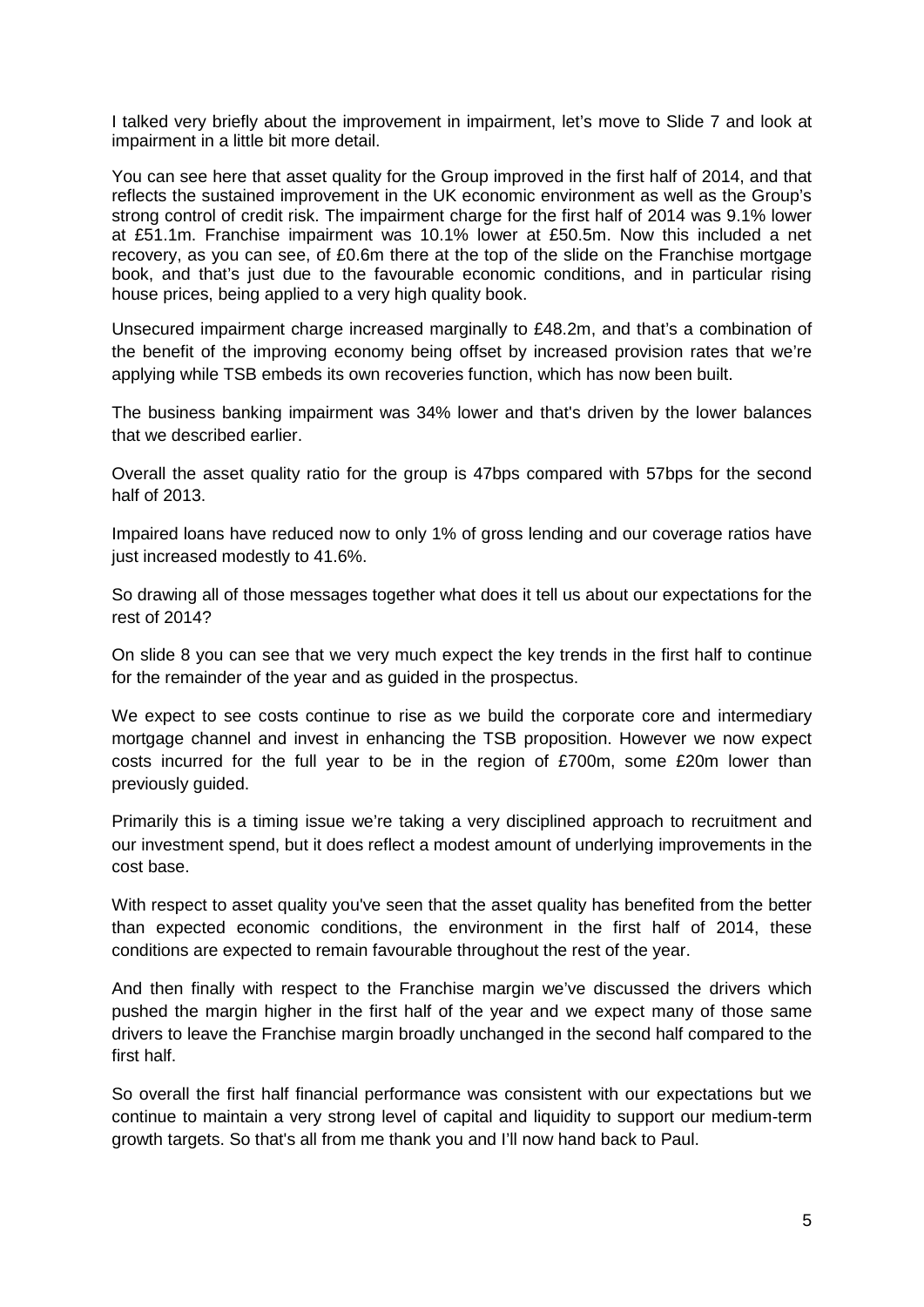## **Paul Pester**

Great thanks Darren. Now let me take you through a brief summary of the growth strategy for TSB and explain why, as we said during the IPO investor presentations, patience is required.

Turning to Slide 9 TSB's strategy is one of growth. The components of the strategy are to grow our market share of current accounts, to grow lending to customers right across Britain and continue to enhance and differentiate the TSB proposition. Let me say a little about each of these components:

So over the next five years we aim to utilise TSB's substantial distribution capability to grow our share of current accounts by consistently achieving more than 6% share of flow of new and switching current accounts across the UK markets. This will translate into our share of stock growing to 6% and beyond over time.

Secondly, over the same five year period, we plan to grow TSB's Franchise lending by 40% to 50% or by about £8bn to £10bn. The biggest single driver of this asset growth will be our re-entry into the intermediary or mortgage broker channel. Our plan is to re-enter this channel in early 2015.

And then thirdly we intend to continue to enhance and differentiate the TSB proposition.

Now achieving these three objectives in a rising base rate environment will, we believe, see the business reach a double digit ROE in 5 years' time.

So, how are we doing in delivering this growth strategy?

Let's take a look on Slide 10.

Well early progress in delivering the strategy is encouraging. Taking each component of the strategy in turn if we look at growing current accounts, in April this year, for the first time, we actively promoted TSB as a destination for personal current accounts. As part of this we launched the new "Classic Plus" current account – which as you'll know, offers 5% interest on qualifying balances up to £2,000 – and we supported this with a strong media and advertising campaign.

Now the customer reaction to this campaign and to the new Classic Plus product enabled TSB to take a 9.2% share of flow of current accounts opened and switched across the market from February to April – the latest reported three month period, well ahead of our long-term target of 6% share of flow. Now whilst we're very pleased with the share of flow seen, we expect over time this will normalise to around 6%.

In terms of growing customer lending, we have implemented the reforms required under the Mortgage Market Review in the first half whilst continuing to build TSB's intermediary mortgage capability. I'm pleased to report that this build remains on track for TSB re-entering the intermediary mortgage channel in early 2015.

In order to achieve the long-term sustainable growth of TSB we intend to continue to enhance and differentiate the TSB proposition and there are a number of initiatives we've taken in the first half of 2014 to enable us to do this.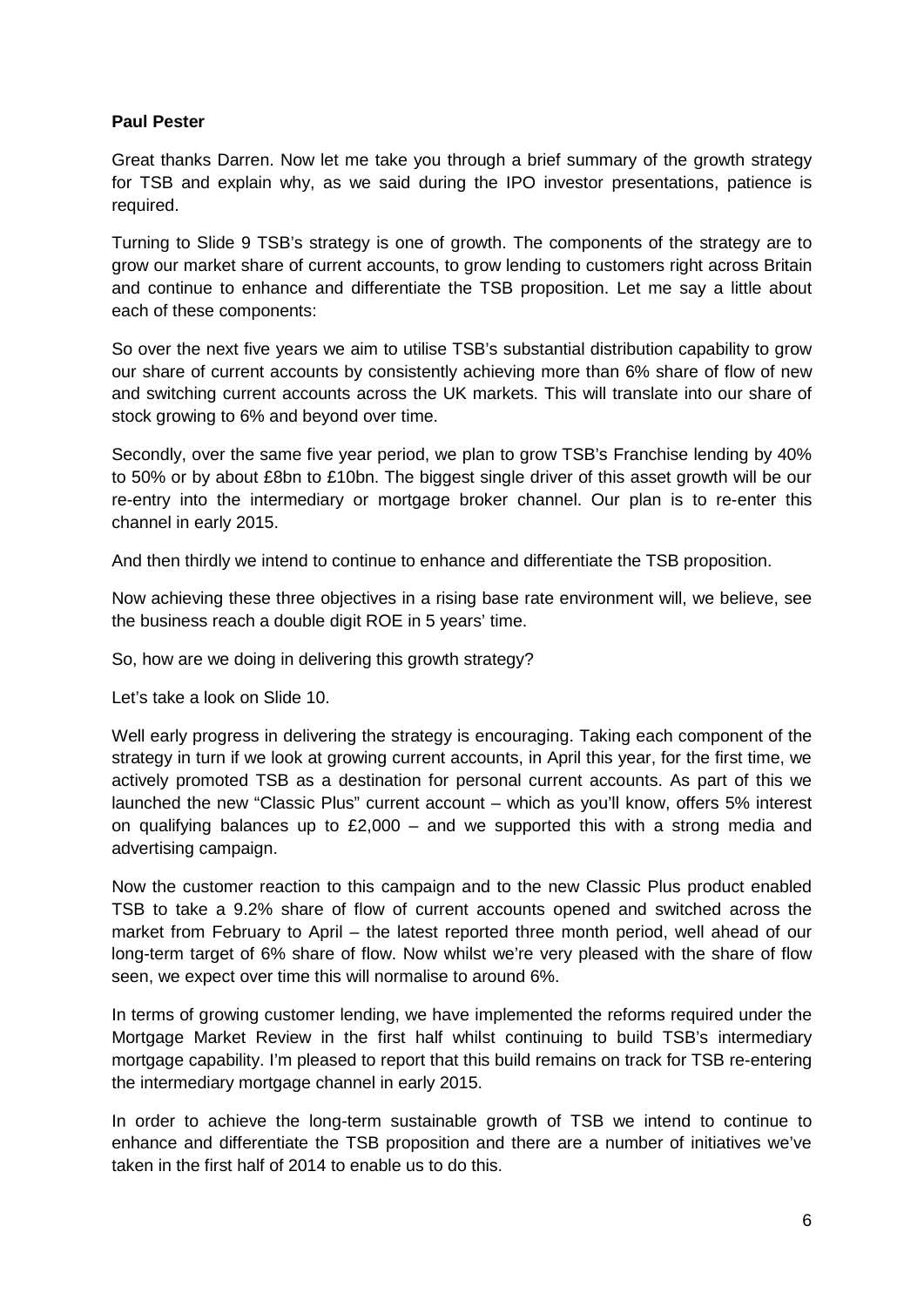So for instance as of the 25th June – when we issued every employee with an equity stake in TSB – every employee is now a Partner in the business. We have made our employees Partners in order to reinforce the right behaviours and to help us differentiate our customer service.

We continue to deploy TSB's significant digital capability - seeing the number of new current account customers who are registering to use online banking increase to 84%. This is supported by the digital characteristics built into the design of the 'Classic Plus' current account.

Meanwhile, we are making the final touches to our new TSB.co.uk public website, so keep an eye open for the launch of that very soon.

Together, these initiatives have contributed to an increase in the proportion of UK consumers who would consider banking with TSB – our brand consideration score. This figure has moved from 12% to 18%.

The increasingly positive opinion of TSB is echoed in our Bank net promoter score, which measures the likelihood of our customers recommending TSB to their friends and colleagues. This has increased by 8 percentage points over the period.

So, finally to Slide 11, and to summarise. And the first half of 2014 has been a strong period for TSB during which we have made good progress in establishing TSB as Britain's Challenger Bank.

We have successfully listed the bank on the London Stock Exchange.

We have delivered our H1 performance in line with expectations, and we are seeing strategic delivery on track.

With that I'm very happy to open for questions...

# **Q & A**

#### **Question 1**

#### **Robin Down - HSBC**

Good morning I've got two questions. First on the cost side, perhaps if you could give us a bit more colour as to why you've slowed the recruitment down and whether you expect to catch up in 2015, so when we look out to 2015 costs what the expectation should be there?

Then the second question just more generally, obviously a lot of the strategy is dependent on the intermediary mortgage market next year. Could you tell us at what stage you are in discussions with the big mortgage panels out there? Do you expect day one when you've got the platform in place to be able to offer mortgages through those panels, or is that something that might have a time delay attached to it?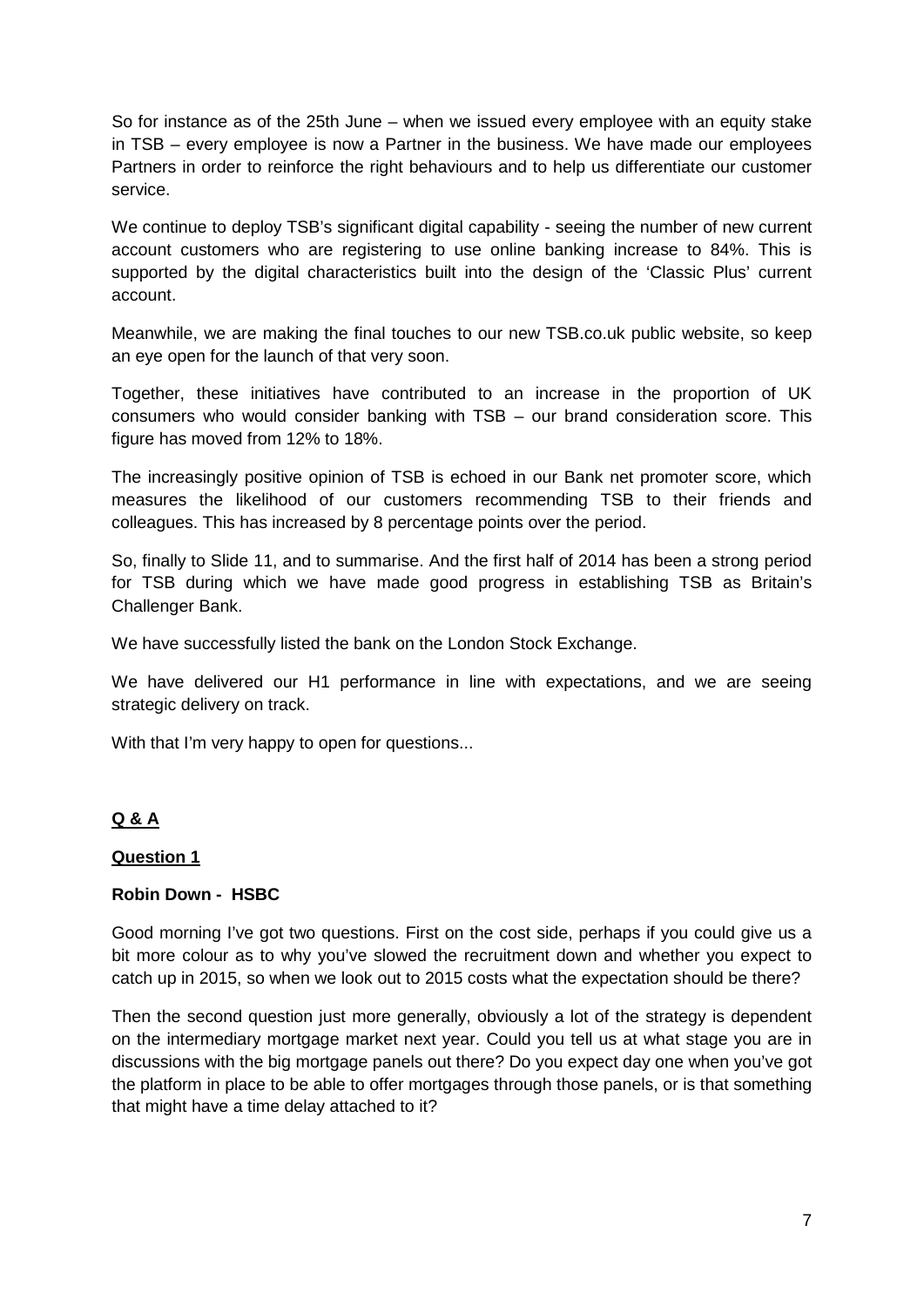# **Darren Pope**

Good morning Robin and thank you for the question. In terms of the costs slowing down, I think it's not a delay of any variety, we're merely making sure that we prudently only bring in people into the business when we really need them. There is a lead time to train people ready to support our intermediary mortgage business, and we will ramp up that intermediary mortgage business gradually during 2015. So it doesn't infer any delay at all, it's merely that we're being careful about how we recruit them.

The second part of that question on costs, therefore we fully expect the '15 cost base ultimately to look very much like we guided.

#### **Paul Pester**

The second question on the intermediary mortgage launch, yes absolutely we intend to work with all of the major panels pretty much from day one. We are in discussions with those major panel providers. Most of our distribution we expect to actually come from the panels as well as some of the more major directly authorised firms, so we're making good progress in agreeing terms with those panels.

#### **Question 2**

## **Claire Kane - RBC**

A quick follow up on costs and maybe then just a couple on the loan book trajectory. You do mention there are some underlying cost savings, and I just wondered maybe if you would give a little bit more detail on how much of that £20m you think is real cost savings?

#### **Darren Pope**

We're not guiding to a specific amount, it's only a modest amount of that £20m, but I think it does play to our commitment that during this costs phase we will continue to look at opportunities to save costs, but we're not guiding specifically at this stage on how much of that £20m, but it is a small component.

#### **Claire Kane**

Great, thanks. And in the movement in the loan book, obviously that's been running off as you say you expected, but is there any big change in the mix of that mortgage book, be it between SVR, HVR or the fixed tracker book?

#### **Darren Pope**

The book overall is very stable Claire, so no we're seeing it coming down broadly proportionately. Particularly with respect to the SVR component of the book and the interestonly component of the book, they're very stable as a proportion of the total book, so nothing unusual happening there. Clearly the attrition in the book, if the mortgage market opens up as it did in the first part of the year, because my intermediary business is essentially a back book, I will be more exposed to a more active market until I have the intermediary mortgage capability in place.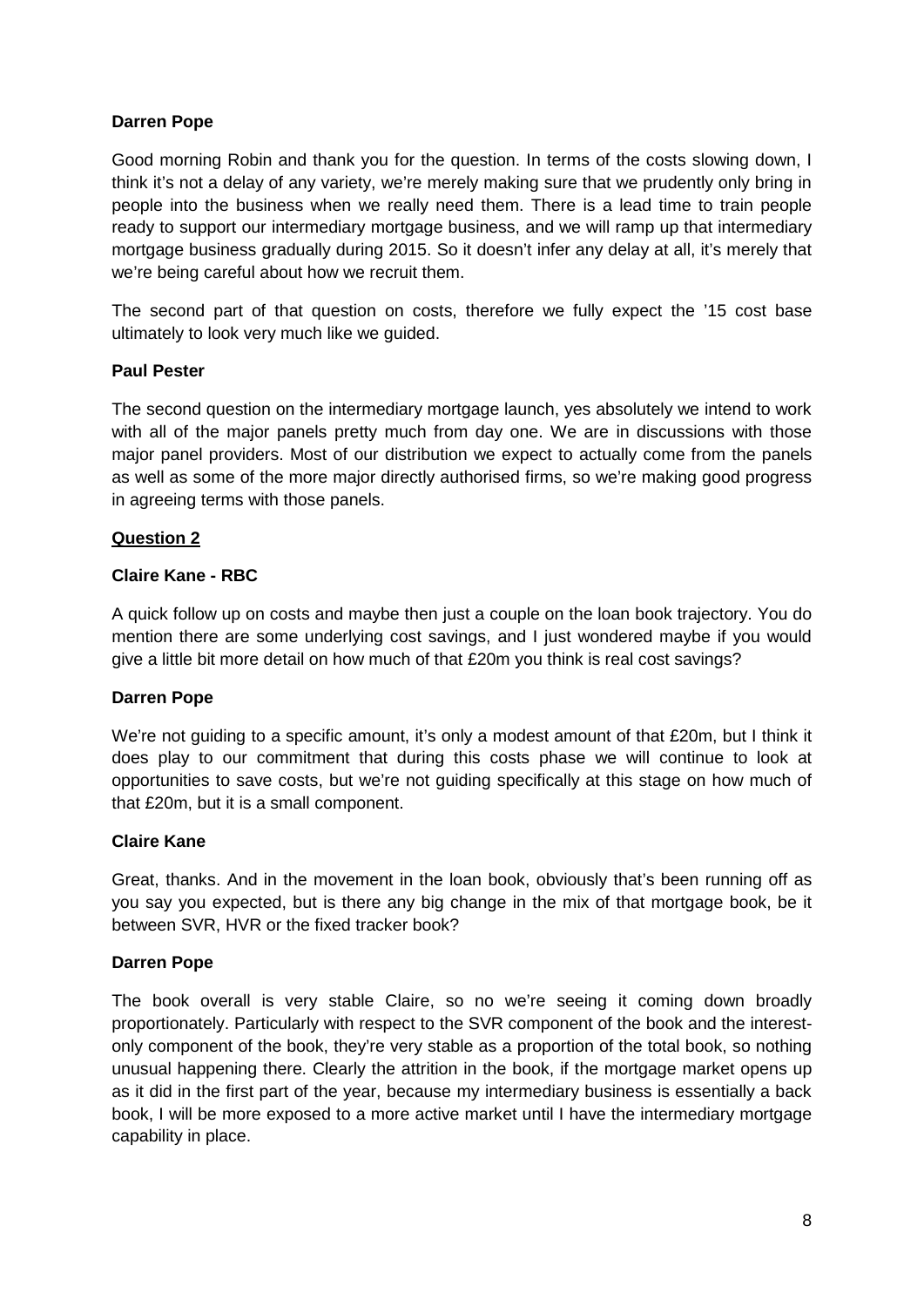## **Claire Kane**

Great, thank you. And finally then, you gave some direct gross lending figures for the first half. Can you maybe give us some colour on how the quarter-on-quarter trajectory has been, and how you're seeing the new branches adapt to your new, not sales-led but essentially how much lending is being done through the new branches?

## **Darren Pope**

Two parts to the question; the first, we've not given any particular guidance on quarter-onquarter; I think that the sales have been relatively stable. We've seen steady growth in our mortgage sales via the branch network.

With respect to the second part of your question, the new branches, the C&G branches, have always sold mortgages anyway. So to give instance, they're not going from a zero base unlike in current accounts to a new sales flow, we've just seen incremental improvement in those branches against their historic figures. So not phenomenal growth, but our growth is very much on market at the moment through our branch network.

## **Question 3**

## **Christopher Wheeler - Mediobanca**

A couple of questions; first one really is on the new current account. I just want to get a feel for – again I think I asked you this at the presentation at Rothschild – but on the issues you're going to meet around competition, obviously with Tesco now in the market and promising that their 3% interest rate will not be a teaser but will be something that will stay in place, perhaps you could talk a little bit about what changes you may choose to make or have to make in that product in terms of rate over the next 12 months? Also perhaps what you think might happen to your market share when perhaps we see Virgin Money coming into the market with its product?

In terms of the intermediary initiative, which obviously is a fulcrum to what you're trying to achieve, I think one or two of your competitors have suggested that some of the comments that you've made are perhaps a little bit too optimistic in terms of your ability to access the broader intermediary market, and that actually it will take considerably longer to really get into the kind of levels of penetration of the various intermediaries that you need to service. Can you just talk a little about that and perhaps remind us why you think that you can ramp that business up very, very quickly? Thank you.

#### **Paul Pester**

Thanks Christopher. I'll attempt to answer those and Darren will fill in the gaps. On the new PCA, we have no intention of changing the rate that we are offering on that product. That 5% on the £2,000 of qualifying balance is not a teaser rate it's one of the key components of the product of that rate is a managed rate, so there is no intention of having to do anything with that product economics at this stage. Clearly we will continue to work on new current account propositions, but we don't intend changing that product in the very short-term.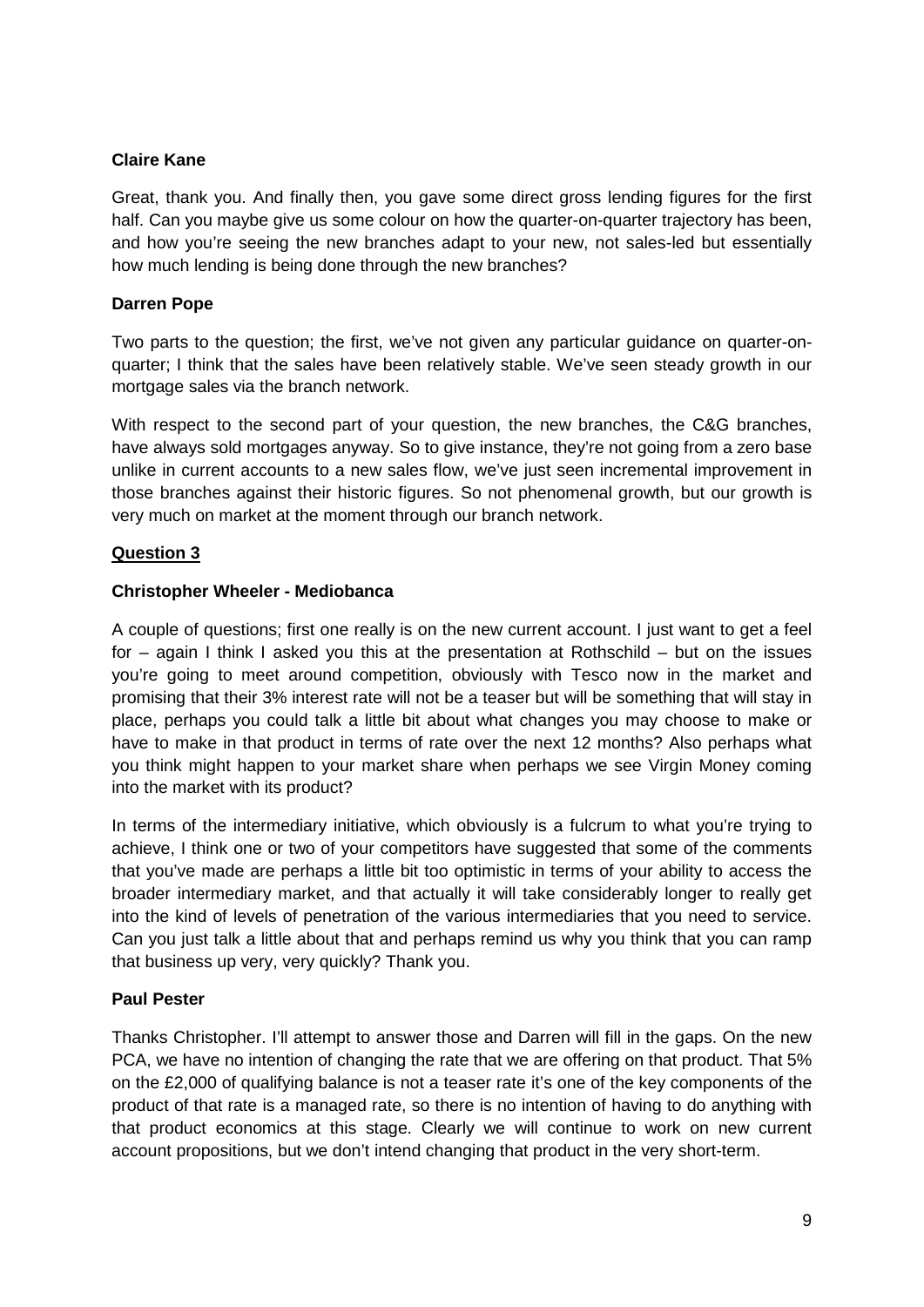As for the impact we're seeing from the likes of Tesco and Virgin, clearly we welcome any competition in the market, we think the more competition the more market churns, then if we continue to take 6% we should see our stock growing more quickly. But at this stage we're not seeing major impact on our growth plans from any of those challenger banks.

In fact, I think as I would have said in some of the analyst briefings, if you go back to when we launched our product and when we initiated our campaign to promote TSB as a destination for current accounts, we were a net gainer from every bank in the UK. Now that's falling back a little bit, but we are still predominantly a gainer of current account customers.

Turning a bit to the intermediary market, why do we believe we will succeed in the intermediary market? There's a couple of key aspects. One fundamental aspect is the underlying system that we use to provide access for brokers to provide TSB mortgages. I think as many people will know that system is a clone of the Halifax system, the system that supports 25% of the intermediary mortgage lending in the UK. Brokers know how to use to the system, brokers are very familiar with the system. We have an absolute commitment to that intermediary mortgage market, and the feedback we're getting from the brokers and the broker panels and the network is very, very positive. We believe that by gradually increasing our presence in the intermediary mortgage market, we'll grow to around £4bn of gross lending a year over about a three year time period. So we've spent a lot of time talking to the panels, talking to our partners about growing our intermediary space. Whilst we don't imagine we're going to step from zero to £4bn overnight, we are confident of growing to that level of lending over time.

# **Question 4**

#### **Joseph Dickerson - Jefferies**

Good morning gentlemen, I just had a quick question. You obviously have a very strong capital base and you're natural acquirer of mortgage portfolios. There was some talk in the press recently about potentially acquiring some mortgage portfolios off of UKAR, and I was wondering if you're able to comment on firstly your appetite for portfolio acquisitions, and secondly if there's any other colour you can give us on that front? Thanks.

#### **Paul Pester**

Our strategy is an organic growth strategy. We're very clear that we're growing into our infrastructure and we launched 164 new branches last September. We're building that intermediary mortgage capability, and that will enable us to grow our business and grow our key market shares by 40%-50% over the next five years or so. That said, if there are opportunities to acquire assets, then we believe if those assets are of the right quality then those asset acquisitions would potentially accelerate the growth of our balance sheet and to a degree de-risk the delivery of our growth strategy. So we absolutely have an appetite to look at asset acquisition, and if the right assets come along then we would obviously participate in those processes. But it's very hard for me to say any more than that at this stage.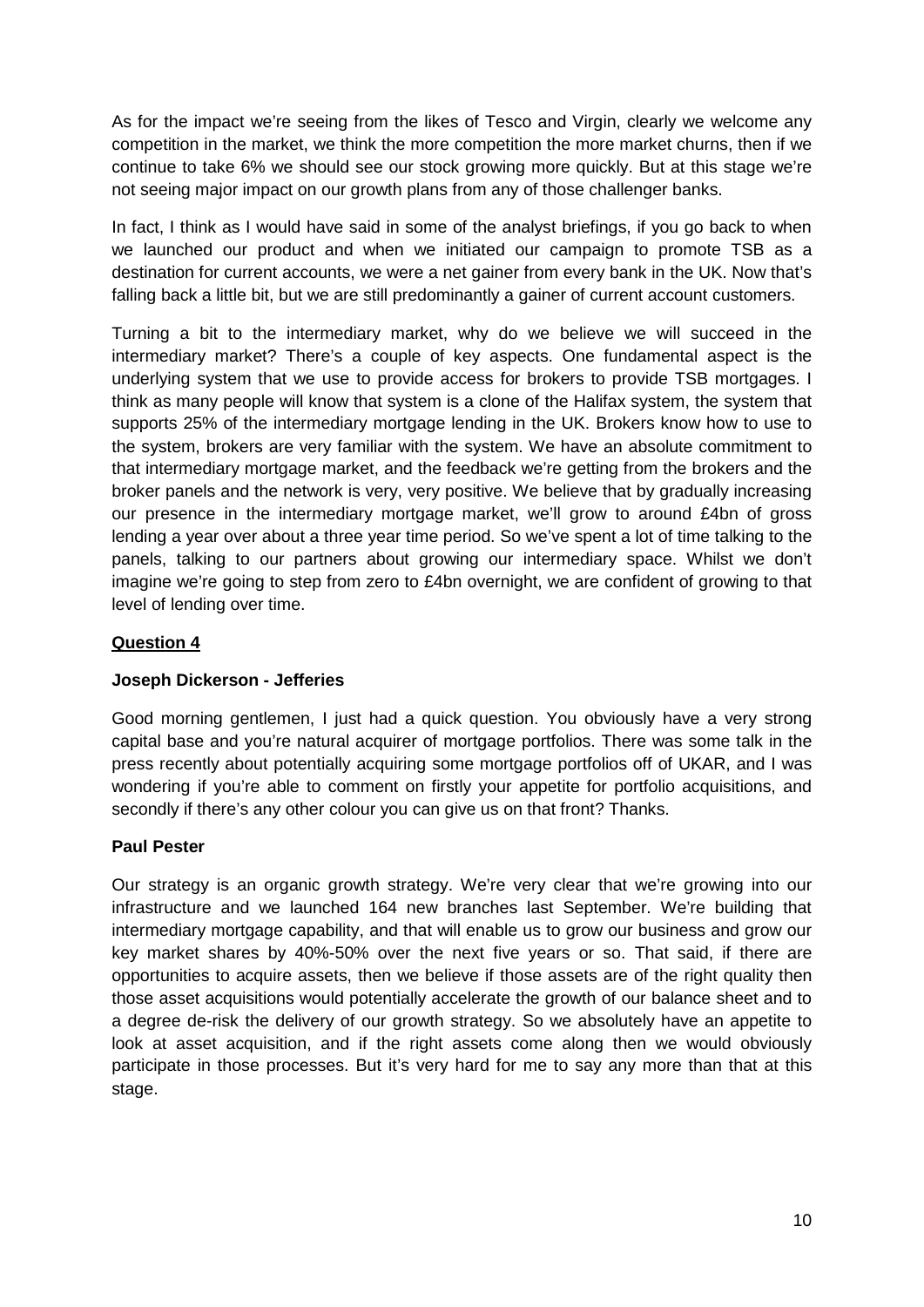# **Question 5**

## **Chintan Joshi - Nomura**

I have three questions please. The first one is, is it fair to say that without the intermediary platform the TSB franchise mortgages it'll be difficult to grow them on an organic basis? We've seen numbers from year-end through to first quarter and second quarter coming down. I'm just wondering if we can see mortgage growth without the intermediary platform.

The second question is, just to follow up on Claire's question from earlier on, could you highlight the amortisation rates that you are seeing in the fixed book, and also if you can give us a sense of where the back book is in the first half? I believe last year it was at 4.7% and front book is at 3.5%, so I just want to see how much are you getting through to the front book?

Then finally the third question is, rates go up from say the end of this year or start of next year, how do you expect mortgage rates to move with policy rates? Do you expect a one-toone ratio or do you expect some lag before mortgage rates can move up? I just wanted to understand how you are thinking about this issue. Thank you.

## **Darren Pope**

I think as we've guided already we are seeing, in terms of gross new business flow, gradual increases in our volumes through our franchise, both our branch and our telephony distribution capability, that is relatively modest. I would say that a lot of our marketing firepower and attention has been directed on building our PCA base in the first part of the year, and you'll note campaigns at the moment out to move that attention towards lending both secured and unsecured. So we would expect to see improvement in the second half of the year over the performance in the first half of the year for franchise mortgages. So we do believe that there is scope to grow that. Clearly the intermediary mortgage growth will be by far the dominant factor in the overall balance sheet growth over the next few years.

With respect to amortisation rates, and I struggled slightly to catch the question, we're not seeing any significant shift in any trends with respect to attrition of our mortgage portfolios, either front book or back book, nor do we expect to, to be honest, until either market pricing changes, which I don't expect, or base rates move, which of course over time will start to drive out some of the back book managed rate products, although we will be a follower of the market because of our lower SVR rate.

Then thirdly, in terms of the question you asked on mortgage rates, they're very stable at the moment in terms of both rates and margins. Clearly when interest rates go up there is a brief lag when we have to give 30 days' notice typically on a change to a mortgage rate, whereas often we pass on the rate increases instantaneously to our liability side, so in periods where there are a large number of small rate increases there is a lag in catching the benefit. I don't expect mortgage rates however after that natural lag period, our current assumption is that mortgage margins overall will remain relatively stable.

# **Chintan Joshi**

Thank you. Just back on the second question; your back book was at 4.7% in 2013 and front book was 3.5%. Where were you at the first half stage?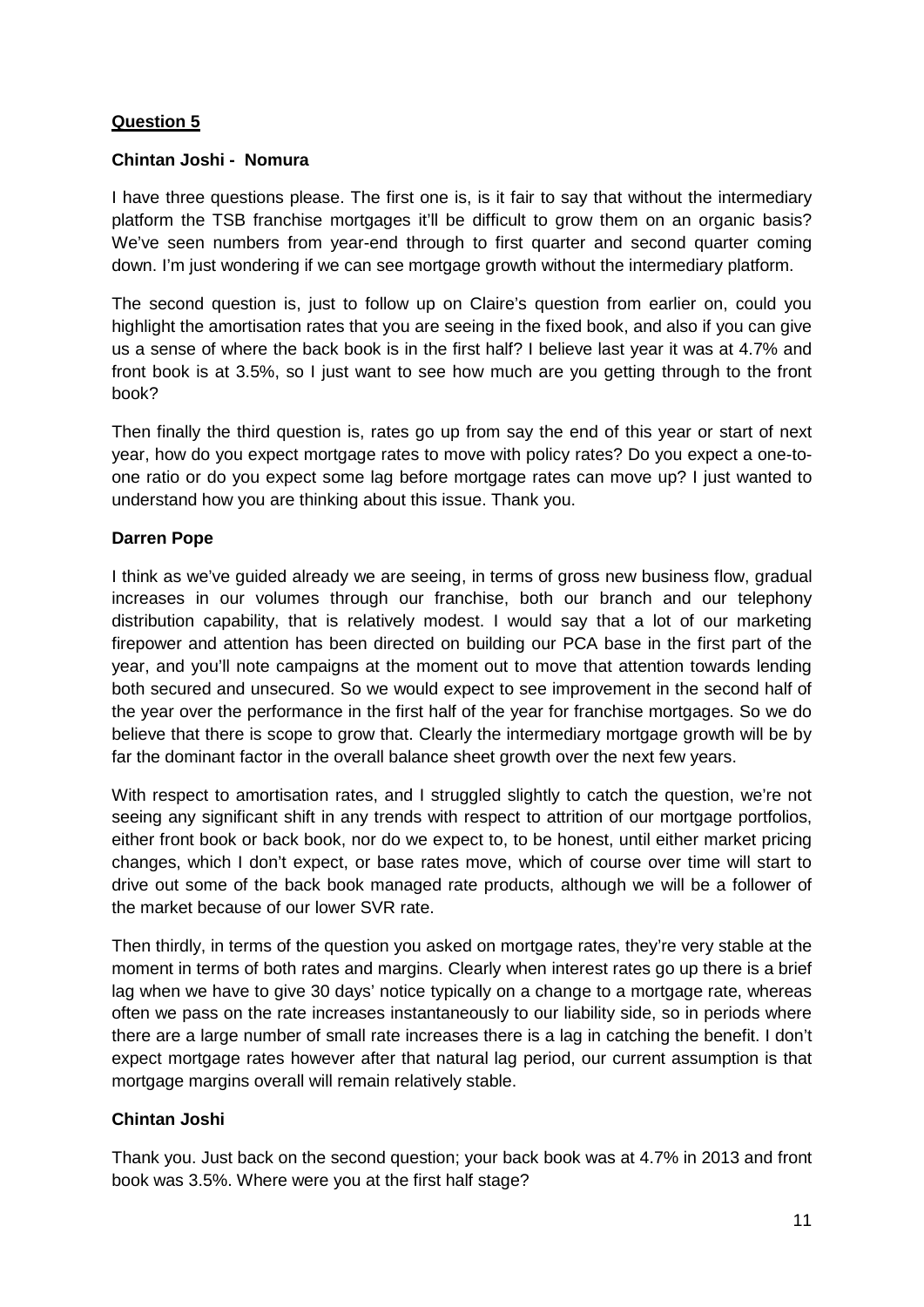# **Darren Pope**

We haven't disclosed those rates specifically by book, so I'd be reluctant to do that now.

## **Question 6**

## **Mike Trippitt - Numis Securities**

Two questions; first one just on savings balances ex-current accounts, which were flat, I just wondered if you could comment on first of all how you see growth going forward, if any at all this year? I'm trying to just understand a bit more about your margin assumption in terms of what you're expecting in terms of growth in savings outside of current accounts.

Then secondly on capital, £0.5bn of operational RWAs, I just wondered if you could give any colour or guidance on how much of that is the additional risk weight because of the perceived contagion risk between TSB and Lloyds in terms of operational risk.

## **Darren Pope**

Taking those in order, Mike, thanks for your questions. In terms of savings balances, I think because we're in this low interest rate environment I think sometimes the distinction between savings balance and current account balance growth can become slightly distorted because of the relatively low incentive for a customer to move money from a current account into a savings account. I don't expect any significant changes in savings growth over the period. I do think that continued acquisition of PCA balances in the second half will see the PCA balances continue to grow, although not I think at the same rate as we might have seen in the first part of the year.

With capital, the word of warning on the £0.5bn of RWA. So firstly, only a small element of the operational risk is a factor of regulatory add-ons, but as you'll be aware I can't disclose specific numbers on that. However, as I guided with respect to the pro-forma capital position, those operational risk RWAs, which are calculated on a standardised basis, are currently based on historic income levels. There's a factor that gets applied to income to calculate standardised operational risk RWAs.

In our pro-forma number of 18.2%, we use prospective income numbers because clearly the historic numbers effectively look at the statutory entity which was Lloyds TSB Scotland and had significantly lower income levels historically. So one of the adjustments we made was to look at the future income levels, which increases that standardised operational RWA quite considerably. I'm happy to guide that that's about a £1bn more RWA if you use prospective rather than retrospective incomes.

# **Question 7**

#### **Chris Cant – Autonomous**

Hi, I have two questions if I might. On Slide 5 you said that income was up due to lower deposit costs following the re-pricing and you mentioned that part of this at least was some of the follow-through of last year's re-pricing downwards across the system and I noted that RBS recently indicated that they thought that the re-pricing benefit was running out of steam